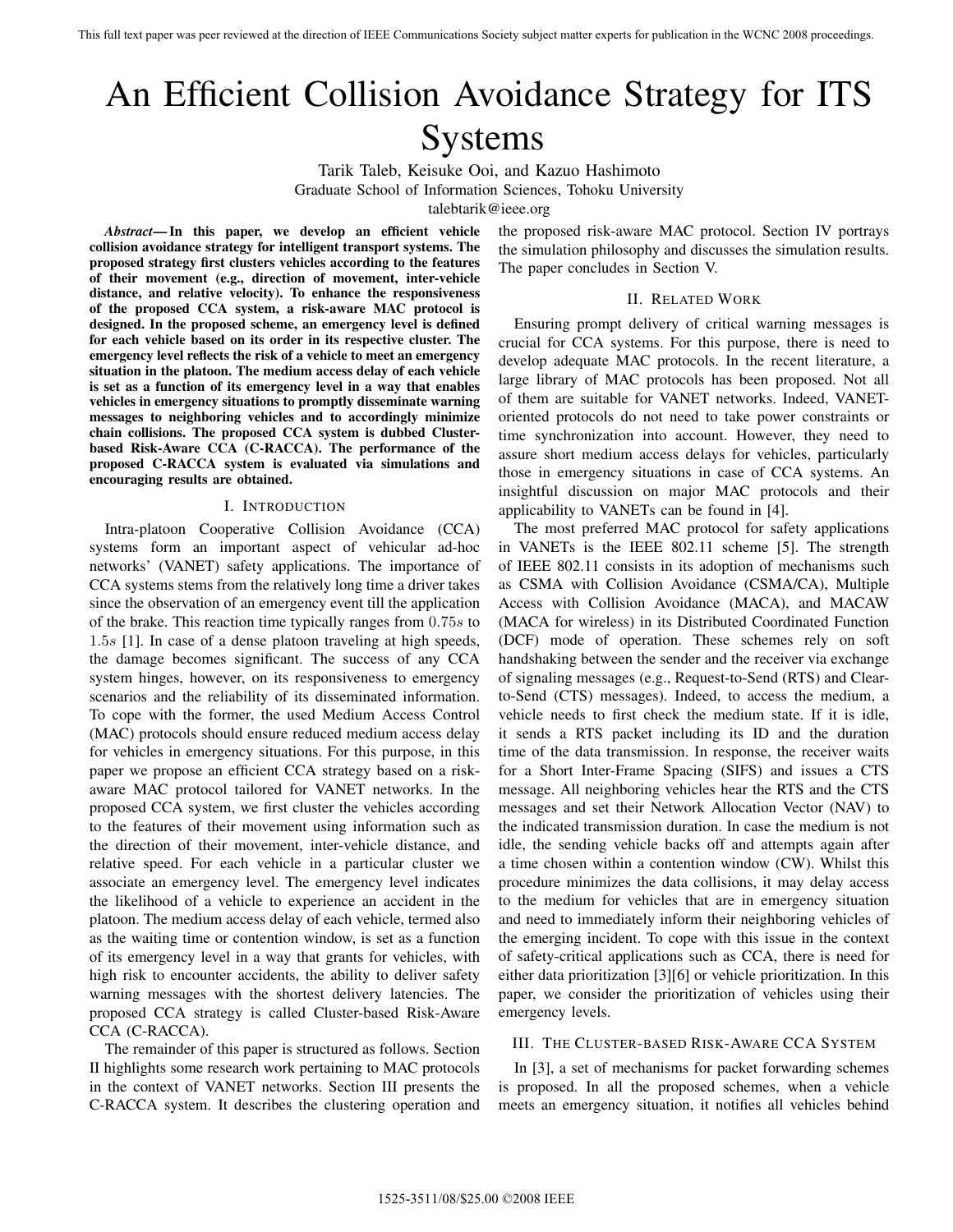it via warning messages. The recipients decide to forward the message or not based on its direction of arrival with respect to the direction of the vehicles' movements. The message transmission is performed in a multi-hop manner. While this operation ensures a complete coverage within the platoon, it gives rise to two issues. First, it results in the generation of an excessive number of critical signaling messages and the reception of duplicate messages from different vehicles. This may eventually escalate message collisions in the access medium. The second primary limitation pertains to the fact that it results in cumulative delays in communication and in a long message-delivery latency from when the emergency event is detected at the platoon front till when vehicles in the platoon back are notified of the event. This message-delivery latency becomes further increased in case of multiple failed message retransmissions due to high MAC collisions. As a remedy to these issues, we suggest a dynamic clustering of vehicles.

#### *A. Dynamic Clustering of Vehicles*

Before delving into details about the clustering operation, we first list our assumptions about the envisioned VANET network.

- Vehicles are assumed to be equipped with Global Positioning Systems (GPS) or alike that enable them to accurately detect their geographical locations.
- Two wireless channels are considered for communications. One serves for the exchange of signaling messages to form vehicle clusters and the other is used for the transmission of critical warning messages.
- Vehicles are assumed to have the capacity of estimating relative velocity and distance to vehicles immediately ahead of them and right behind them.
- Upon receiving a message, vehicles are assumed to have the ability to tell whether the received message is sent by a vehicle ahead of them or behind them.
- Vehicles are assumed to have knowledge on their maximum wireless transmission range  $T_r$ . Using this parameter, a vehicle constantly updates its current transmission range  $R$  as follows:

$$
R = T_r \cdot (1 - \epsilon) \qquad 0 < \epsilon \le 1 \tag{1}
$$

where  $\epsilon$  reflects the wireless channel fading conditions in the current location. For instance,  $\epsilon$  can be set to small values in environments with no major obstacles (e.g., highway) and take high values in urban areas with tall buildings. A mapping function between the geographical locations and the values of  $\epsilon$  can be provided by the used positioning system (e.g., GPS, Galileo), while taking into account the weather conditions.

In the proposed system, clusters are formed among vehicles belonging to the same group (i.e., moving along the same road and in the same direction) similar to [2] and to some directional-antenna based MAC protocols [7]. Vehicles can play three modes of operations, namely as cluster heads (CHs), sub-cluster heads (SCHs), or as ordinary vehicles (OVs). In the former, vehicles are voluntarily responsible for forming the cluster, constantly advertising for the cluster, and maintaining and updating its table. Sub-cluster heads are responsible for forwarding messages from cluster heads (or SCHs in front) to vehicles that are in the same cluster but are outside the reach of the cluster head (SCHs in front). They are also responsible for aggregating information from ordinary vehicles within their reach and forwarding it the cluster head or SCHs in front. SCHs are chosen as the last vehicle reachable by the cluster head (or SCHs in front). Ordinary vehicles are ordinary members in the cluster with no specific tasks.

Let  $C_i$  denote the ID of car i. For the sake of simplicity of notation, we denote the vehicle which is immediately ahead of vehicle  $C_i$  (if it exists) and whose transmission range reaches  $C_i$  as  $C_{i-1}$  and the vehicle right behind  $C_i$  (if it exists) and reachable by  $C_i$  as  $C_{i+1}$ . In the clustering operation, we use the following notations.

- $d_{j,k}$ : Distance between vehicles  $C_j$  and  $C_k$ .
- $V_j$ : Velocity of vehicle  $C_j$ .
- $V_{j,k}$ : Magnitude of the relative velocity of vehicle  $C_j$ with respect to vehicle  $C_k$  (i.e.,  $V_{j,k} = V_{k,j}$ ).
- $\phi_i$ : Set of cluster heads or sub-cluster heads ahead of vehicle  $C_j$  and belonging to the same group as  $C_j$ .
- $\phi_j^C$ . Closest CH or SCH ahead of vehicle  $C_j$  from within the set  $\phi_j$ .
- $\psi_i$ : Set of cluster heads or sub-cluster heads behind vehicle  $C_j$  and belonging to the same group as  $C_j$ .
- $\psi_j^{CH}$ : Closest CH or SCH behind vehicle  $C_j$  from within the set  $\psi_i$ .
- $a_e$  and  $a_r$ : Emergency deceleration and regular deceleration, respectively. The two values can be used by the system as an indication for an emergency event to trigger the transmission of warning messages.
- δ: Driver's average reaction time  $(0.75 \le \delta \le 1.5s)$

We also use the following definition. For each two adjacent vehicles  $C_i$  and  $C_{i+1}$  where  $C_i$  is ahead of  $C_{i+1}$ , we say the two vehicles are safe (i.e., no collision will occur between them) if their inter-vehicle distance  $d_{i,i+1}$  satisfies the following condition  $\Gamma_{i,i+1}$  (i.e.,  $\overline{\Gamma_{i,i+1}}$  denotes the negation of the condition).

$$
\Gamma_{i,i+1} \Leftrightarrow d_{i,i+1} > \alpha \cdot \left(V_{i+1} \cdot \delta + \frac{V_{i+1}^2}{2a_r} - \frac{V_i^2}{2a_e}\right) \tag{2}
$$

where  $\alpha$  is a tolerance factor.

In the clustering operation, three scenarios can be envisioned.

- A vehicle gets on a road (i.e., at the start-up of the engine).
- A vehicle changes its moving direction (i.e., leaves its old group  $G_o$  and joins a new group  $G_n$ ).
- A vehicle continues moving in the same direction and on the same road but alters the magnitude of its velocity.

We discuss the clustering operation for each scenario.

*1) Joining a group:* Upon getting on a road, a vehicle  $C_i$ (belonging to group  $G_n$ ) first broadcasts a CH solicitation message inquiring if there exists any CH from group  $G_n$  in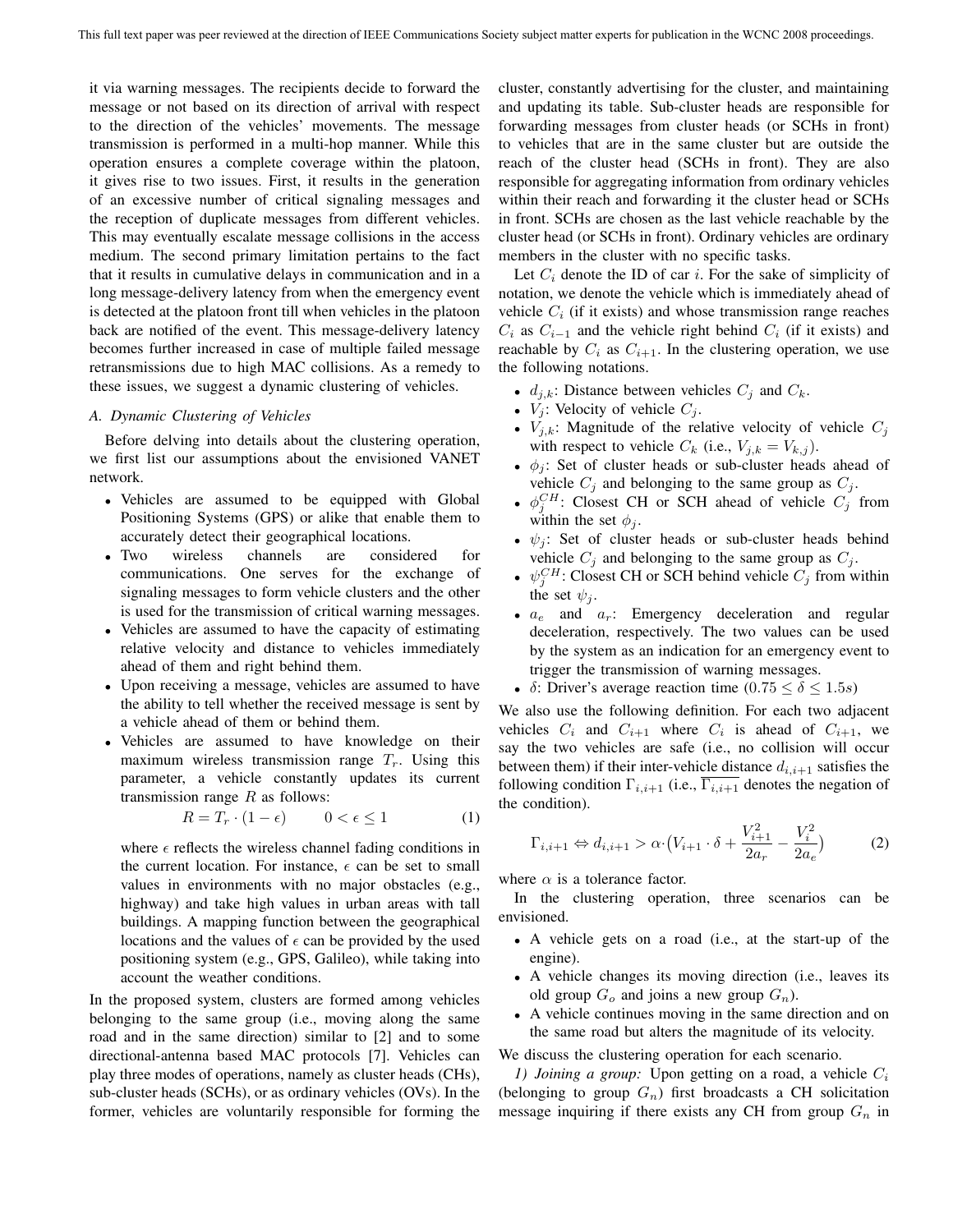its neighborhood and sets a timer  $\theta$ . If the timer expires and vehicle receives no response to its query ( $\phi_i = \psi_i = \emptyset$ ), the vehicle shifts its mode to that of a cluster head and starts forming its own cluster.

In case of an affirmative response to its query, the vehicle sorts the list of replying CHs. It first checks whether there is any CH advertisement message from any CH ahead of it. In case of none ( $\phi_i = \emptyset$ ), from the fact that  $\psi_i \neq \emptyset$ , the vehicle checks if there is enough distance to vehicle  $C_{i+1}$  right behind it to assure no collision will occur between the two vehicles. In case  $d_{i,i+1}$  is long enough to avoid collision between the two vehicles (i.e.,  $\Gamma_{i,i+1}$ ), vehicle  $C_i$  forms a cluster on its own and designates itself as its cluster head. Otherwise (i.e.,  $\Gamma_{i,i+1}$ , the vehicle takes over the authority of the cluster head behind it,  $\psi_{i}^{CH}$ , and designates itself as the new cluster head (i.e.,  $C_i = \phi_{i+1}^{CH}$ ).

In case vehicle  $C_i$  receives a CH advertisement message from at least one CH ahead of it ( $\phi_i \neq \emptyset$ ), the vehicle checks if its distance to vehicle  $C_{i-1}$  immediately ahead of it is long enough to avoid collision between  $C_i$  and  $C_{i-1}$ . If not (i.e.,  $\overline{\Gamma_{i,i-1}}$ ), the vehicle joins the cluster formed by  $\phi_i^{CH}$ . The vehicle will form its own cluster with itself as the cluster head if the condition  $\Gamma_{i,i-1}$  holds and no vehicle is behind it  $(\psi_i = \emptyset)$ . If  $(\psi_i \neq \emptyset)$ , the vehicle will check its distance to the vehicle right behind it and behave in a way similar to the case when  $(\phi_i = \emptyset, \psi_i \neq \emptyset)$ .

Whenever a vehicle desires to join a cluster, it transmits a Self Notification (SN) message indicating its ID, its current location and its transmission range to the respective CH. The CH interprets the message as a solicitation from the vehicle to join the cluster and adds the vehicle to the cluster table. An updated Cluster Advertisement (CA) message is then transmitted to all the cluster members. The CA message contains information on the cluster's ID, the CH's ID, the IDs of selected sub-cluster heads, and the IDs of all remaining ordinary members. When a newly entering vehicle is selected as the new CH for a given cluster, the former CH of the cluster handles the cluster table to the new CH and an updated CA message is broadcasted to all the members of the cluster notifying them of the changes.

*2) Joining a group and leaving another:* In case of the second scenario whereby a vehicle shifts from an old group  $G_p$  to a new group  $G_n$  upon a change in its moving direction, the vehicle follows the aforementioned steps to join an alreadyexisting cluster or forms a new one on its own. At the same time, the vehicle should notify the old cluster it was joining of its departure. Three cases can be envisioned depending on whether the vehicle was the CH of the old cluster, a SCH, or just an ordinary member. In case of the latter, the leave operation is simple. The vehicle needs to inform the cluster head or its respective SCH of its departure. In response, the SCH removes the vehicle from the sub-cluster table and notifies the CH of the event. The CH removes then the vehicle from the cluster table and notifies all the members of the new structure of the cluster via a cluster advertisement message. If the departing vehicle is a SCH in the cluster, it will designate

the vehicle immediately ahead of it as the new SCH and the sub-cluster table will be handled to it. Similarly, if the departing vehicle is the CH of the cluster, it will then designate the most appropriate vehicle from within the cluster members as the new CH of the cluster. The cluster table will be handled to the new CH who will notify the cluster members of the change via a CA message.

*3) Interactions within clusters belonging to the same group:* A given cluster can be split into two different clusters if two adjacent vehicles  $C_i$  and  $C_{i+1}$  from within the same cluster keeps moving at a relative speed  $V_{i,i+1}$  till their intervehicle spacing  $d_{i,i+1}$  satisfies the condition  $\Gamma_{i,i+1}$ . Vehicle  $C_{i+1}$  will become thus the cluster head of one portion of the former cluster (the portion formed from vehicles behind  $C_{i+1}$ ) whereas vehicle  $C_i$  will join the other portion of the cluster (consisting of vehicles  $C_i$  and beyond) as an ordinary vehicle.

Similarly, two clusters can merge into one single cluster if the distance between the cluster head  $C_l$  of one of the two clusters and the last vehicle  $C_k$  in the other cluster gets shorter to the point where the negation of condition  $\Gamma_{k,l}$  holds. Vehicle  $C_l$  will then handle the table of the former cluster it was heading to the cluster head of the cluster where vehicle  $C_k$  belongs. An updated CA message will be then broadcasted to all the members of the newly formed cluster.

# *B. Risk-Aware MAC Protocol*

For the sake of simplicity, we consider the case of a single cluster. Without any loss of generality, we index vehicles according to their order in the cluster with respect to their direction of movement (i.e.,  $C_1$  denotes the cluster head). Given the fact that serious damage may happen in case of chain vehicle collision in a highway, we focus on highway platoons. Due to its wide use, particularly in the implementation of VANETs, we consider the 802.11 protocol in our studies.

In IEEE 802.11, the contention period is computed following an exponential back-off procedure. Whilst the exponential back-off algorithm aims at resolving contention between different stations willing to access the medium, it results in increased latency in data delivery. This renders the efficiency of the protocol questionable when it is applied to safety-critical CCA applications that are highly sensitive to delay. To cope with such an issue, we suggest substituting the back-off algorithm in IEEE 802.11 by a mechanism that reflects the likelihood of a vehicle to meet an emergency situation in its contention window. For this purpose, we define an emergency level for each vehicle  $C_i$  in the cluster based on the following distribution.

$$
\Omega_i = \frac{(1 - \omega)\omega^i}{\omega(1 - \omega^S)} \qquad 1 \le i \le S \tag{3}
$$

where S denotes the size of the cluster. The parameter  $\omega$  is referred to as the skew factor.

In the proposed Risk-aware MAC protocol, instead of the exponential back-off operation the contention window of a vehicle  $C_i$  with an emergency level  $\Omega_i$  is computed as follows.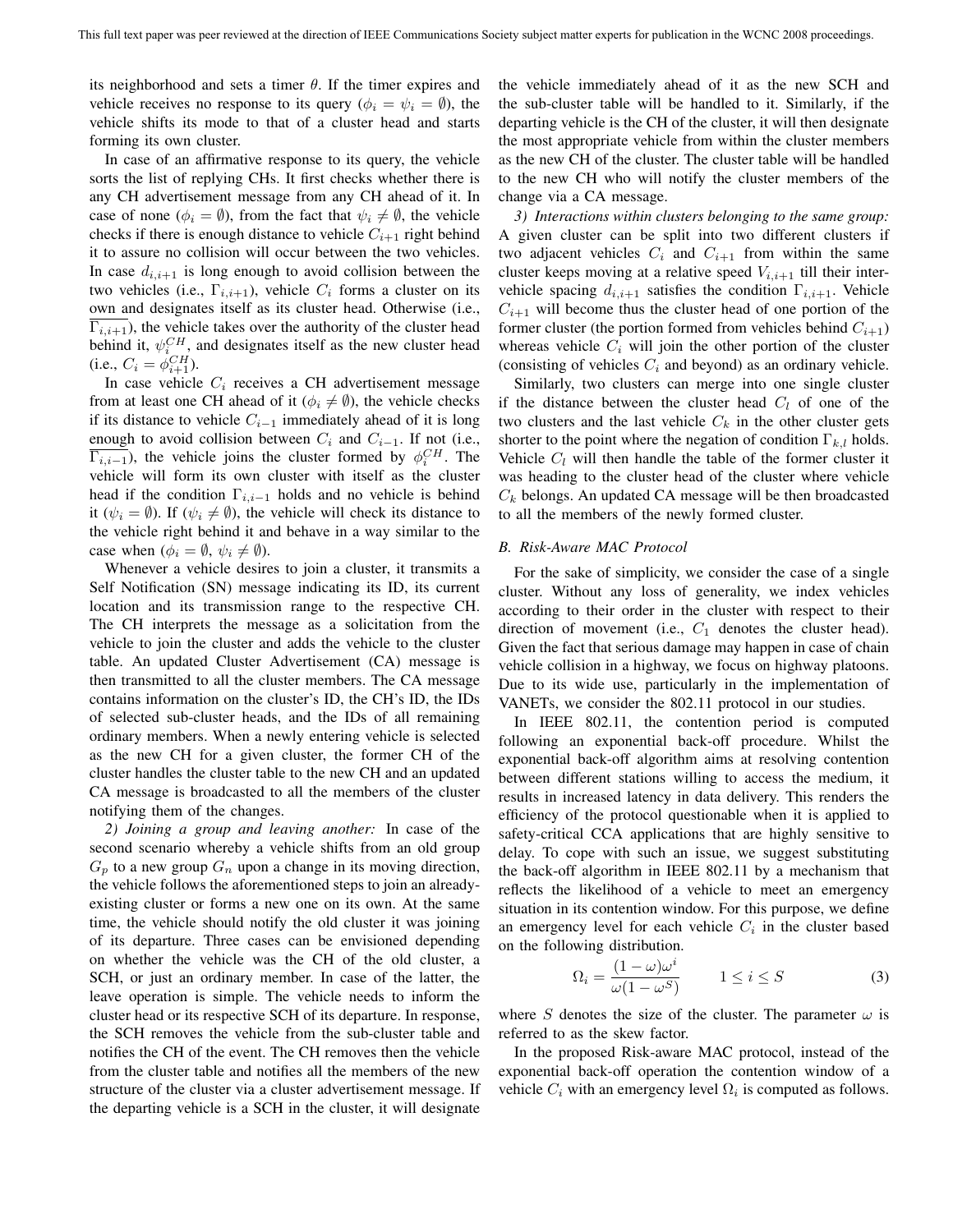$$
CW_i = \sum_{j=0}^{k} (1 - \Omega_i)^j \cdot cw \cdot \xi \tag{4}
$$

where k denotes the number of transmission attempts.  $\xi$ denotes the slot time of the used physical layer. The rational behind the above computation of the contention window is to ensure short contention windows for vehicles with high emergency levels.

While the above equation ensures some system consistency in the setting of the contention window among all vehicles in a particular cluster, there is still need to ensure that the contention window is short enough to prevent the maximum number of imminent collisions between vehicles. For this purpose, we compute the maximum delay within which a vehicle should be notified to avoid collision with the vehicle ahead of it. We assume that in case of an emergency event vehicles  $C_i$  and  $C_{i+1}$  decelerate at  $a_e$  and  $a_r$ , respectively. We need to compute the maximum latency  $\delta_i$  (from the event detection time) before which vehicle  $C_i$  should inform  $C_{i+1}$ of the emergency event so that  $C_{i+1}$  does not collide with  $C_i$ . It should be noted that a vehicle also assures its safety by preventing collision with vehicles right behind it.

As will be detailed in the collision model used in the next section, vehicle  $C_i$  will be moving for a time  $\Delta_i = \frac{V_i}{a_e}$  before it stops. During that time, vehicles  $C_i$  and  $C_{i+1}$  will move for a distance equal to

$$
l_i = \frac{V_i^2}{2 \cdot a_e} \tag{5}
$$

$$
l_{i+1} = V_{i+1} \cdot \frac{V_i}{a_e} - \frac{a_r}{2} \left(\frac{V_i}{a_e} - \delta_i\right)^2 \tag{6}
$$

To prevent collision, the following inequality should be satisfied.

$$
l_{i+1} > l_i + d_{i+1,i} + L_v \tag{7}
$$

where  $L_v$  is the average vehicle length. This condition can be satisfied only and only if  $C_{i+1}$  is notified at maximum  $\delta_i^{max}$ time after the event detection time (i.e., the time when  $C_i$ starts decelerating).

$$
\delta_i^{max} = Max(\frac{V_i}{a_e} - \sqrt{\frac{2}{a_r} \cdot (\frac{V_i}{a_e}(V_{i+1} - \frac{V_i}{2}) - d_{i+1,i} - L_v}, 0)
$$
 (8)

It should be noted that the collision would be inevitable in case  $\delta_i^{max} = 0$ . While in such scenario, collision between  $C_{i+1}$ and  $C_i$  is impossible to avoid,  $C_i$  should keep broadcasting warning messages to all vehicles within its transmission range to reduce further damage that may occur by having vehicles far behind colliding. The contention window  $CW_i$  for vehicle  $C_i$  is thus set as follows.

$$
CW_i = \begin{cases} \sum_{j=0}^k (1 - \Omega_i)^j \cdot cw \cdot \xi & \text{if } \delta_i^{max} = 0\\ Min(\sum_{j=0}^k (1 - \Omega_i)^j \cdot cw \cdot \xi, \delta_i^{max}) & \text{otherwise} \end{cases}
$$
(9)

When an emergency event is detected by a vehicle, the vehicle broadcasts a warning message to the members of the cluster it belongs to and that are within its transmission range, including the sub-cluster heads. The sub-cluster heads, in turn, forward the message to all the members of its subclusters. Vehicles ignore messages originating from vehicles behind them. If the message comes from a vehicle ahead, the vehicle immediately reacts to it according to the event type as indicated in the warning message. In case of the reception of duplicate warning messages, the vehicle reacts only to the first one and ignores the others.

#### IV. PERFORMANCE EVALUATION

# *A. Collision model*

Let  $S$  denote the cluster size. In a highway platoon scenario, having the cluster head detect an emergency event represents the most frequent scenario. Upon detection of an emergency event at time  $t_0$ , the cluster head decelerates at an emergency deceleration  $a_e$ . The other vehicles decelerate at a regular deceleration  $a_r$ . Let  $L_v$  denote the average length of vehicles.

In the simulated collision model, for the sake of analysis simplicity we assume that when a vehicle  $C_i$  collides with a vehicle  $C_{i-1}$  ahead of it, vehicle  $C_i$  stops immediately while vehicle  $C_{i-1}$  continues moving with no changes to its velocity or deceleration. Admittedly, this assumption is not realistic. However, it should be emphasized that it does not change any of the fundamental observations we make about our C-RACCA system.

For each vehicle  $C_i$ , let  $\Delta t_i$  denote the time since the event detection time till the vehicle stops or collides with the vehicle in front of it,  $C_{i-1}$ . Let  $V_i^o$  and  $V_i^s$  denote the velocities of vehicle  $C_i$  at the event detection time and the time when the vehicle stops or collides with  $C_{i-1}$ , respectively. Let  $\delta_i$  denote the latency from when the event is detected till when the respective warning message reaches vehicle  $C_i$ . It should be noted that in case of a successful broadcasting of the warning message by the cluster head (a sub-cluster head) and successful reception of the warning message by all vehicles within the reach of the cluster head (or the sub-cluster head), all the vehicles should experience similar  $\delta_i$ . Let  $l_i$  denote the distance vehicle  $C_i$  traveled since the event detection time till the vehicle stops or collides with  $C_{i-1}$ . For the cluster head  $C_1$ , we have the following equations.

$$
\Delta t_1 = \frac{V_1^o}{a_e} \tag{10}
$$

$$
l_1 = V_1^o \Delta t_1 - \frac{1}{2} a_e \cdot \Delta t_1^2 \tag{11}
$$

$$
V_i^s = 0 \tag{12}
$$

For vehicles other than the cluster head  $(C_i, 1 < i \leq S)$ , if no collision occurs between vehicles  $C_i$  and  $C_{i-1}$ , we have

the following equations.  
\n
$$
\Delta t_i = \frac{V_i^o}{a_r} + \delta_i
$$
\n(13)

$$
l_i = V_i^o \Delta t_i - \frac{1}{2} a_r \cdot (\Delta t_i - \delta_i)^2 \tag{14}
$$

$$
V_i^s = 0 \tag{15}
$$

In case of collision, two cases can be envisioned:  $i)$  vehicle  $C_i$  hits vehicle  $C_{i-1}$  while  $C_{i-1}$  is on move, ii) vehicle  $C_i$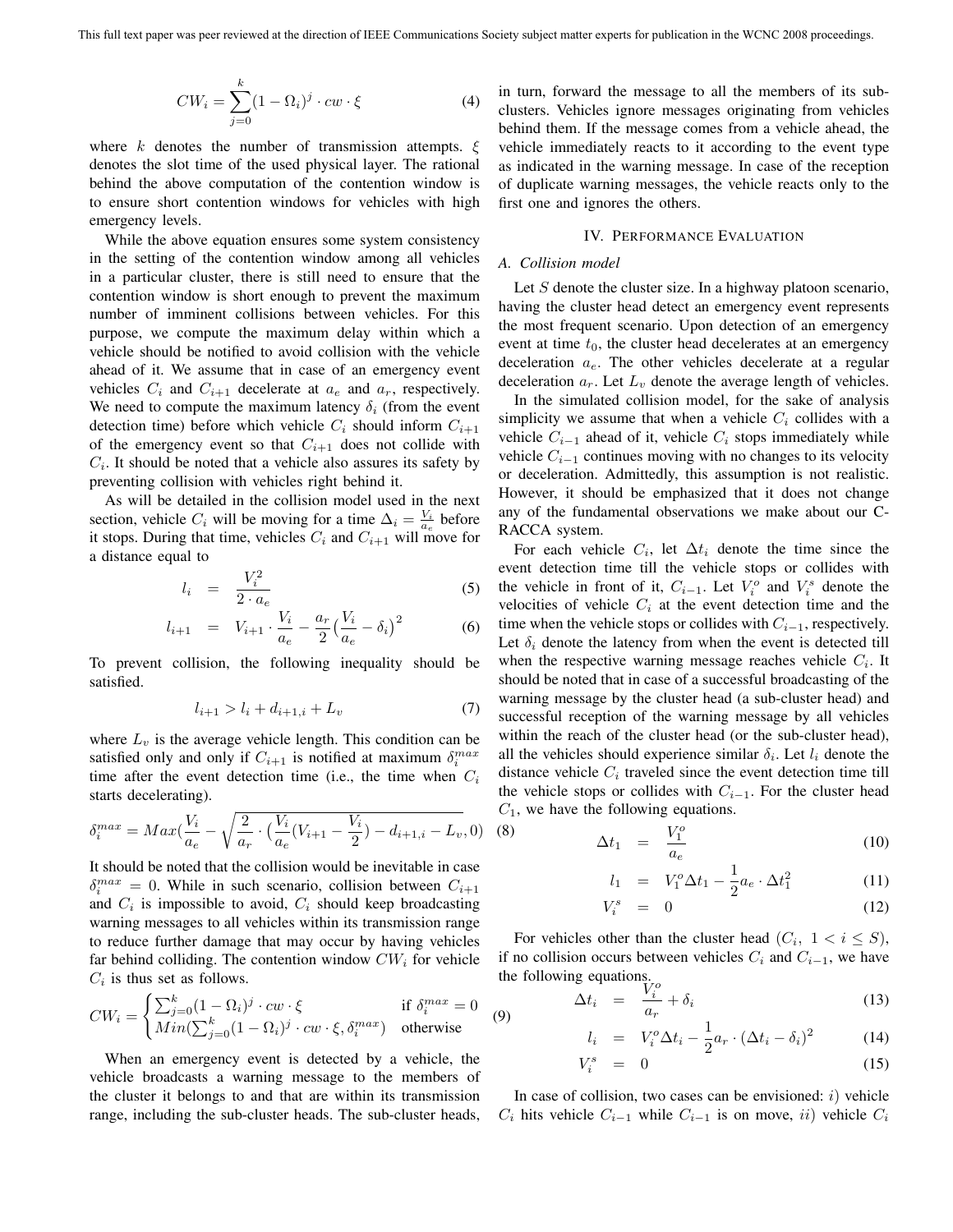TABLE I SIMULATION PARAMETERS. Factor Range of values Cluster size  $S$  20<br>  $\text{Pchicle speed } V_i$  15 - 45 m/s Vehicle speed  $V_i$  15 - 45 m/s<br>
vehicle distance  $d_{i,i+1}$  10 - 30 m Inter-vehicle distance  $d_{i,i+1}$  10 - 30 m<br>Emergency deceleration  $a_e$  8 m/s<sup>2</sup> Emergency deceleration  $a_e$  8 m/s<sup>2</sup><br>Regular deceleration  $a_r$  4.9 m/s<sup>2</sup> Regular deceleration  $a_r$ Driver's reaction time  $\delta$  | 0.75 - 1.5 s Transmission range  $T_r$  150 m Skew factor  $\omega$  2<br>ge vehicle length  $L_v$  4 m Average vehicle length  $L_i$ Slot time  $\xi$  50  $\mu$ s Tolerance factor  $\alpha$  3

collides with vehicle  $C_{i-1}$  after  $C_{i-1}$  stops. In the latter case, the following inequality should hold.

$$
l_{i-1} + d_{i,i-1} + L_v \le l_i \tag{16}
$$

In that time,  $\Delta t_i$ ,  $l_i$  and  $V_i^s$  will be computed as follows.

$$
\Delta t_i = \Delta t_{i-1} \tag{17}
$$

$$
l_i = l_{i-1} + d_{i,i-1} + L_v \tag{18}
$$

$$
V_i^s = V_i^o - a_r \cdot (\Delta t_{i-1} - \delta_i)
$$
 (19)

In the former case, there should exist a time  $t_m$  when

$$
\exists t_m \quad V_i^o(t_m - t_0) - \frac{1}{2} a_r \cdot (t_m - t_0 - \delta_i)^2 \tag{20}
$$

$$
= V_{i-1}^{o}(t_m - t_0) - \frac{1}{2}\eta \cdot (t_m - t_0 - \delta_{i-1})^2 + L_v
$$

where  $\eta = a_e$  in case of  $i = 2$ , or  $\eta = a_r$  for  $3 \le i \le S$ . In that time,  $\Delta t_i$ ,  $l_i$  and  $V_i^s$  are computed as follows.

$$
\Delta t_i = t_m - t_0 \tag{21}
$$

$$
l_i = V_i^o(t_m - t_0) - \frac{1}{2}a_e \cdot (t_m - t_0 - \delta_i)^2 \quad (22)
$$

$$
V_i^s = V_i^o - a_r \cdot (t_m - t_0 - \delta_i)
$$
 (23)

#### *B. Simulation Results*

Using the above described collision model, we conduct simulation. In order to have a cluster with at least one sub cluster head, we set the transmission range of vehicles and the minimum inter-vehicle distance to 150m and 10m, respectively. The simulation parameters are as shown in Table I. In the performance evaluation, we compare our C-RACCA system to a CCA system with a MAC protocol using the exponential back-off algorithm for the computation of the contention window. We also compare our proposed system to the case when there is no CCA and collision avoidance is based on only the traditional reaction of drivers.

Two scenarios are simulated. In the first scenario, all vehicles move at a steady speed. The inter-vehicle distance is chosen from within the interval  $[10m, 30m]$ . In the second scenario, the inter-vehicle distance is randomly chosen from within the interval  $[10m, 30m]$  for each couple of adjacent vehicles. The vehicles are moving at varying speeds. The speed of the cluster head (the vehicle in the front) is chosen from a range  $[22m/s-42m/s]$  and the velocity of the other vehicles is carefully chosen not to cause collision between vehicles. In the simulation, an emergency situation is simulated by having



Fig. 1. Number of collided vehicles for different inter-vehicle distances (scenario 1, vehicle speed = 32 m/s).



Fig. 2. Number of collided vehicles for different velocities of the cluster head (scenario 2,  $\omega = 0.8$ ).

the cluster head hit a fixed object. This forces the cluster head to rapidly decelerate. Following this, a number of wireless collision messages is broadcasted. The presented simulation results are an average of multiple simulation runs.

Fig. 1 plots the number of collided vehicles for different inter-vehicle distances and in the case of the simulated systems. The figure demonstrates that the use of the proposed C-RACCA system saves many vehicles from crashing. A similar performance is achieved in scenario 2 (Fig. 2). This reduced number of vehicle collisions is attributable to the ability of the C-RACCA system in promptly notifying vehicles of the emergency situation. This becomes clear from Fig. 3. Indeed the figure indicates that in case of the former CCA system, vehicles experience high latencies in the delivery of their warning messages. It should be noted that this latency reflects also the latency in the reception of the first warning message by vehicles as vehicles are assumed to re-forward a warning message immediately after receiving it. The figure shows that in case of the former CCA system the ten last vehicles experienced a relatively longer time till they received and delivered the warning message. This is due to the multiple MAC collisions that occurred due to the simultaneous delivery of warning messages by the first ten vehicles. In case of the proposed C-RACCA system, the delivery of warning message